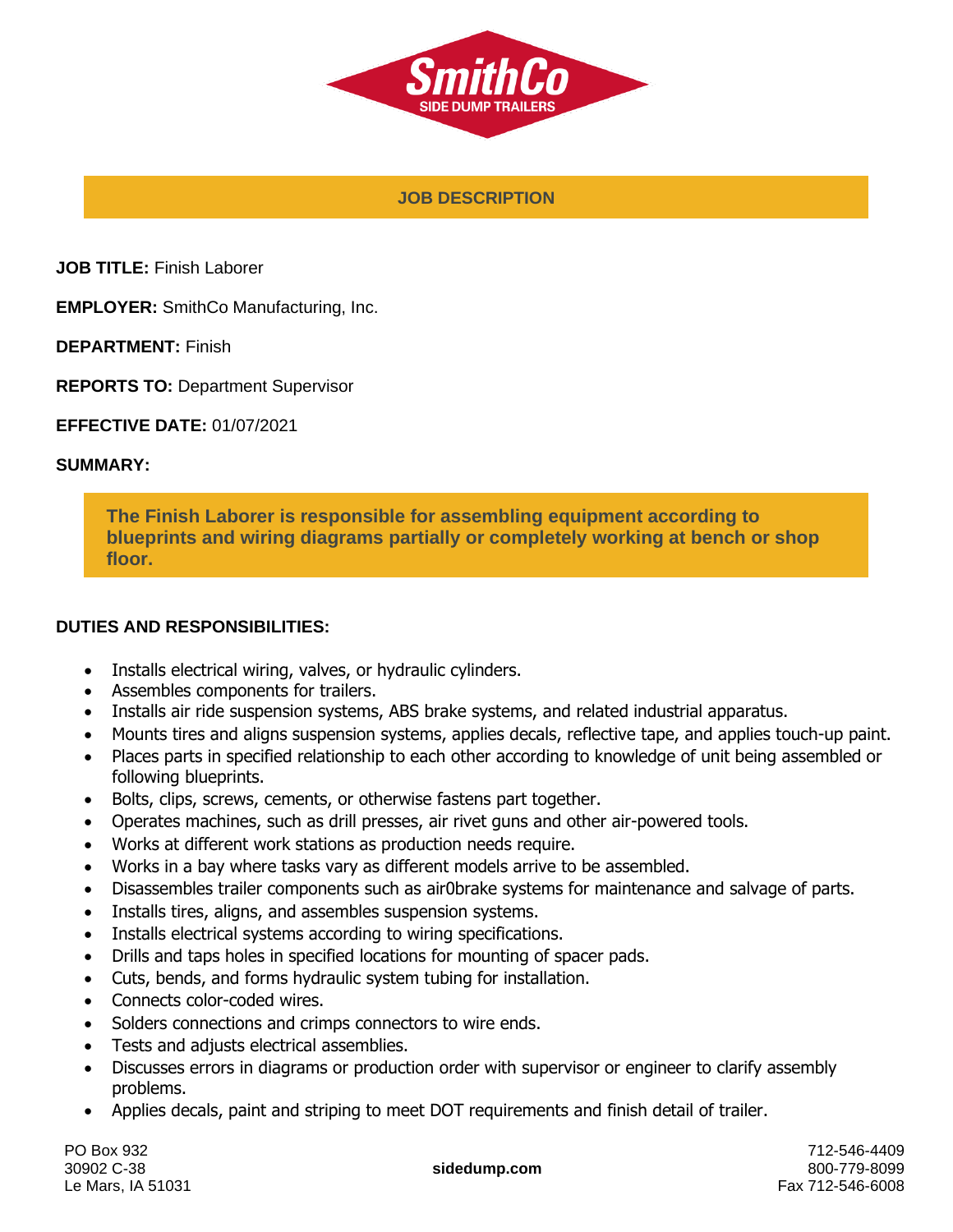

• Performs other related duties as assigned by management.

# **SUPERVISORY RESPONSIBILITIES:**

This job has no supervisory responsibilities.

# **QUALIFICATIONS:**

- High school diploma or general education degree (GED), or one to three months related experience and/or training, or equivalent combination of education and experience.
- Ability to add, subtract, multiply, and divide in all units of measure, using whole numbers, common fractions, and decimals.
- Ability to compute rate, ratio, and percent and draw and interrupt bar graphs.
- Mechanically Inclined and have the ability to read a tape measure
- Knowledge with air hydraulics and suspension is preferred but not required

## **COMPETENCIES:**

- **Adaptability** Adapts to changes in the work environment; Manages competing demands; Changes approach or method to best fit the situation; Able to deal with frequent change, delays, or unexpected events.
- **Adherence to Company Polices** Follows rules and sets a good example by consistently adhering to appropriate work guidelines; follows organizational plans and guidelines so that objectives can be accomplished.
- **Dependability** Follows instructions, responds to management direction; Takes responsibility for own actions; Keeps commitments; Commits to long hours of work when necessary to reach goals; Completes tasks on time or notifies appropriate person with an alternate plan.
- **Initiative** Volunteers readily; Undertakes self-development activities; Seeks increased responsibilities; Takes independent actions and calculated risks; Looks for and takes advantage of opportunities; Asks for and offers help when needed.
- **Innovation** Displays original thinking and creativity; Meets challenges with resourcefulness; Generates suggestions for improving work; Develops innovative approaches and ideas; Presents ideas and information in a manner that gets others' attention.
- **Job Knowledge**  Demonstrates a basic understanding off all job knowledge skills, procedures and processes; knows resources to seek guidance for clarification as needed.
- **Productivity**  Manages workload efficiently to meet goals & objectives
- **Quality** Demonstrates accuracy and thoroughness; Looks for ways to improve and promote quality; Applies feedback to improve performance; Monitors own work to ensure quality.
- **Safety and Security** Observes safety and security procedures; Determines appropriate action beyond guidelines; Reports potentially unsafe conditions; Uses equipment and materials properly.
- **Teamwork** Balances team and individual responsibilities; Exhibits objectivity and openness to others' views; Gives and welcomes feedback; Contributes to building a positive team spirit; Puts success of team above own interests; Able to build morale and group commitments to goals and objectives; Supports everyone's efforts to succeed.